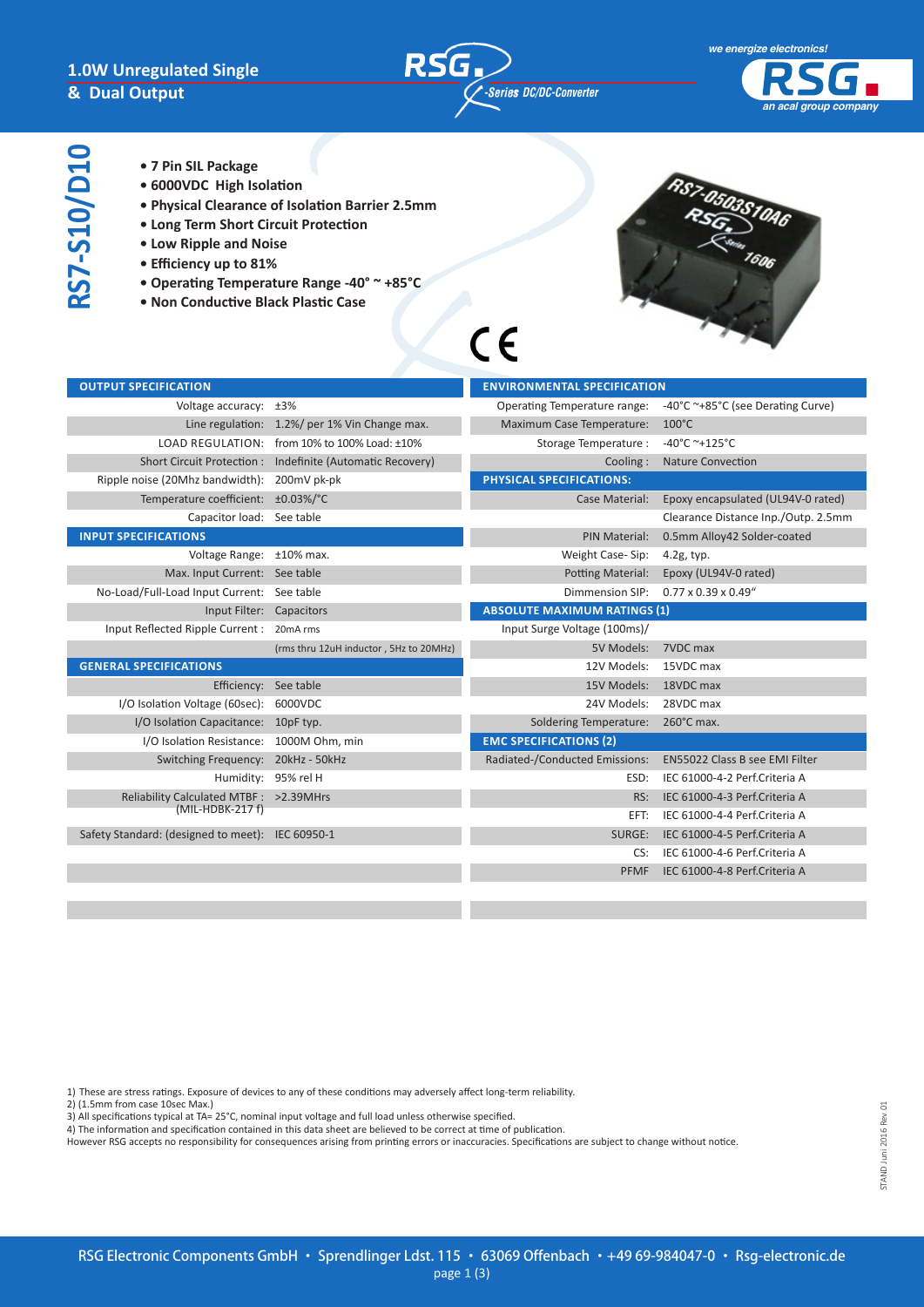



# **RS7-S10/D10**  $\mathbf N$  $R<sub>s</sub>$

| $\bullet$<br>$\bar{\phantom{1}}$                                                            | <b>NUMBER STRUCTURE</b>                    |                                                         |                                                                                              |                                             |                     |  |
|---------------------------------------------------------------------------------------------|--------------------------------------------|---------------------------------------------------------|----------------------------------------------------------------------------------------------|---------------------------------------------|---------------------|--|
| $\qquad \qquad \blacksquare$<br>$\overline{\mathsf{S}}$<br>$\blacktriangleright$<br>S<br>လွ | <b>RS7</b><br>Name/Package<br>$RS7 = SIL7$ | XX<br>Input<br>$05 = 5.0V$<br>$09 = 9.0V$<br>$12 = 12V$ | <b>XX</b><br>Output<br>$03 = 3.3V$<br>$05 = 5.0V$<br>$09 = 9.0V$<br>$12 = 12V$<br>$15 = 15V$ | X<br><b>Type</b><br>S=Single<br>$D = D$ ual | ХX<br>Pow<br>$10=1$ |  |
|                                                                                             |                                            | $15 = 15V$                                              |                                                                                              |                                             |                     |  |

**9** - 9V





## MODEL SELECTION GUIDE **15** - 15V

| <b>MODEL NUMBER</b> | <b>INPUT</b><br><b>Voltage Range</b><br>(Vdc) | <b>OUTPUT</b> |               | <b>EFFICIENCY</b> | Capacitor |
|---------------------|-----------------------------------------------|---------------|---------------|-------------------|-----------|
|                     |                                               | Voltage(Vdc)  | Current(mA)   | @FL(%             | Load(uF)  |
| RS7-XX03S10A6       | 5, 9, 12, 15, 24                              | 3.3           | 303           | $69 - 75$         | 220       |
| RS7-XX05S10A6       | 5, 9, 12, 15, 24                              | 5             | 200           | $70 - 77$         | 220       |
| RS7-XX09S10A6       | 5, 9, 12, 15, 24                              | 9             | 111.1         | $70 - 80$         | 220       |
| RS7-XX12S10A6       | 5, 9, 12, 15, 24                              | 12            | 83.3          | $70 - 80$         | 220       |
| RS7-XX15S10A6       | 5, 9, 12, 15, 24                              | 15            | 66.7          | $70 - 80$         | 220       |
| RS7-XX03D10A6       | 5, 9, 12, 15, 24                              | ±3.3          | ±151.5        | $68 - 75$         | ±100      |
| RS7-XX05D10A6       | 5, 9, 12, 15, 24                              | ±5            | ±100          | $70 - 78$         | ±100      |
| RS7-XX09D10A6       | 5, 9, 12, 15, 24                              | ±9            | ±55.6         | $70 - 81$         | ±100      |
| RS7-XX12D10A6       | 5, 9, 12, 15, 24                              | ±12           | ±41.7         | $72 - 81$         | ±100      |
| RS7-XX15D10A6       | 5, 9, 12, 15, 24                              | ±15           | ±33.3         | $70 - 81$         | ±100      |
| RS7-XX1509D10A6     | 5, 9, 12, 15, 24                              | $+15/-9$      | $+33.3/-55.5$ | $79 - 86$         | ±100      |

XX=Input Voltage

#### **TEST CONFIGURATIONS TEST CONFIGURATIONS**

#### **EMI Filter**

Input filter components (C1, L, C2, C3) are used to help meet conducted emissions requirement for the module. These components should be mounted as close as possible to the module; and all leads should be minimized to decrease radiated noise.



10uF/100V 18uH 1210, 2.2uF/100V 1206, 470pF/2KV

Electrolytic capacitor,